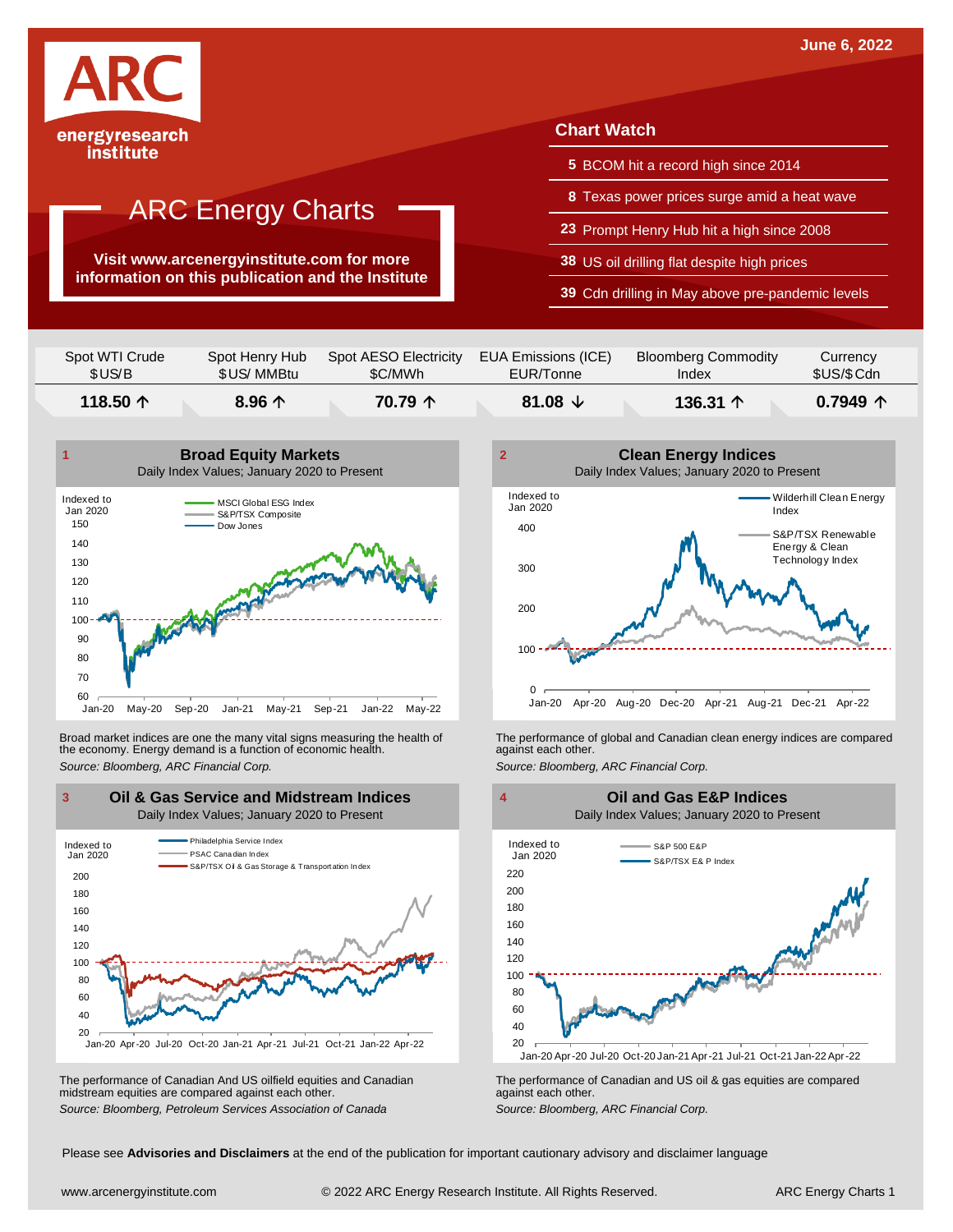**Energy Transition**

## ARC Energy Charts





BCOM is <sup>a</sup> widely tracked benchmark for the commodities market. It is composed of <sup>23</sup> exchange-traded contracts on physical commodities. *Source: Bloomberg*



EU Allowances (EUA) are carbon credits equivalent to one tonne of CO2 used in the European Union Emissions Trading Scheme (EU ETS). *Source: Bloomberg*



ERCOT is the grid operator for 90% of the electricity sold in Texas. The price shown is for the North Hub and is the wholesale price. *Source: Bloomberg*



This series is <sup>a</sup> measure of expected inflation (on average) over the five-year period that begins five years from today. *Source: Federal Reserve Bank of St. Louis, (FRED) Economic Data*



The carbon dioxide data on Mauna Loa constitutes the longest record of direct measurements of CO2 in the atmosphere. *Source: NOAA*



The Alberta Electric System Operator (AESO) manages and operates the provincial power grid. *Source: Bloomberg*

#### **Alberta Electricity: AESO Average Pool Price** Daily and 30-Day Average; January 2020 to Present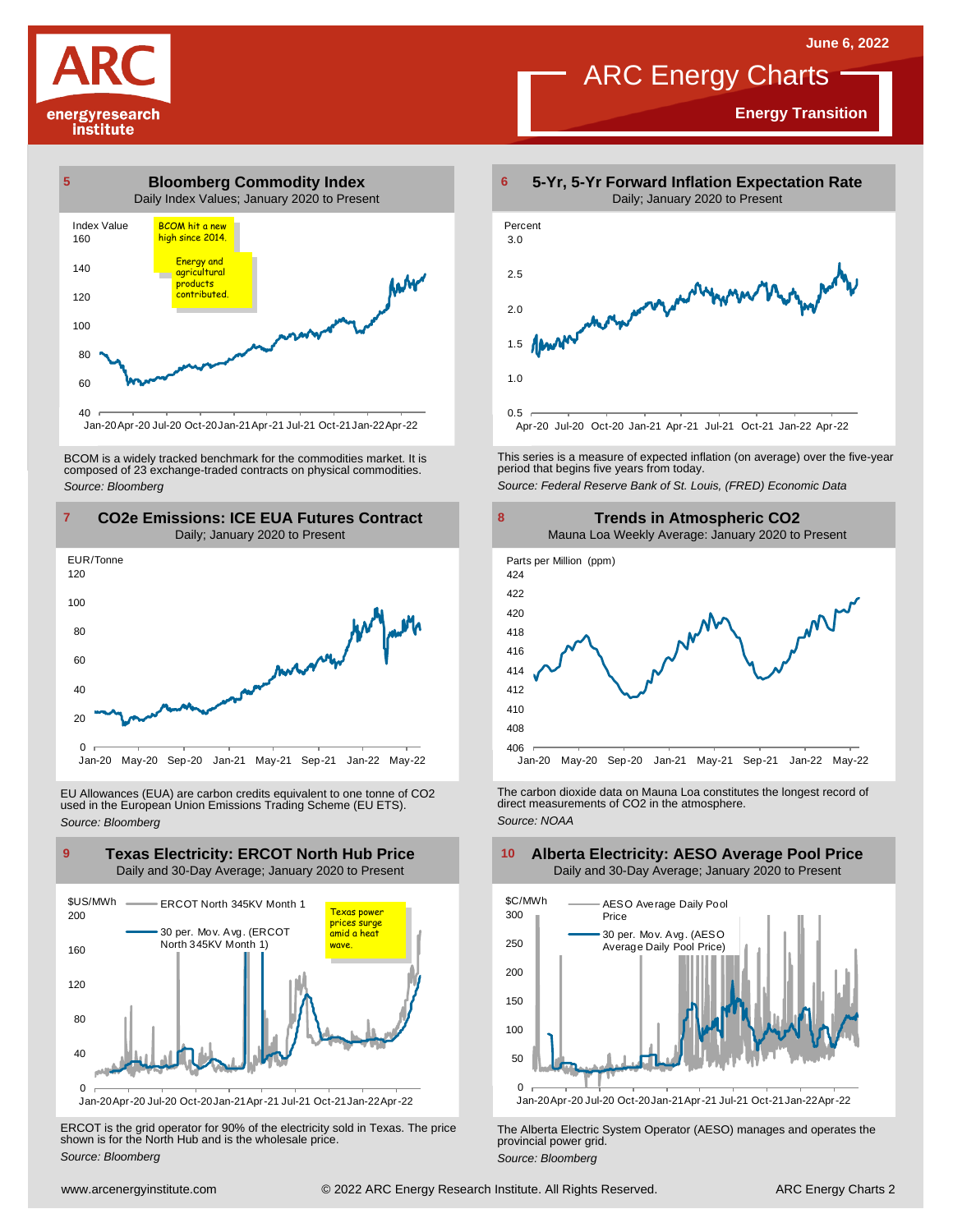

**Crude Oil**

#### **WTI Crude Oil Price and Differential to Brent 11**



North American crude oil prices can sometimes disconnect from global prices depending on regional supply and demand dynamics. *Source: Bloomberg*

#### **CDN Heavy Oil Price Differential to WTI 13 14**

Western Canadian Select (WCS) Differential; Rolling 12-Month History



The differential should reflect quality differences and transportation costs. Greater discounts can result from infrastructure or refinery outages. *Source: Bloomberg*



Natural gas liquids have become critical contributors to producer's cash flow. Most of Canada's oil production comes from Alberta; split between oil sands<br>Prices are influenced by the price of oil as well as local supply a



Forward prices for WTI are plotted for the next 36 contracts, and compared against the same contracts one month prior. *Source: Bloomberg*

### **CDN Light Crude Oil Price Differential to WTI**



The differential should reflect the transportation cost from Alberta to Cushing.<br>
Greater discounts can result from infrastructure or refinery outages.<br>
Source: *Bloomberg*<br> **Alberta Oil Production**<br>
Monthly; Conventional

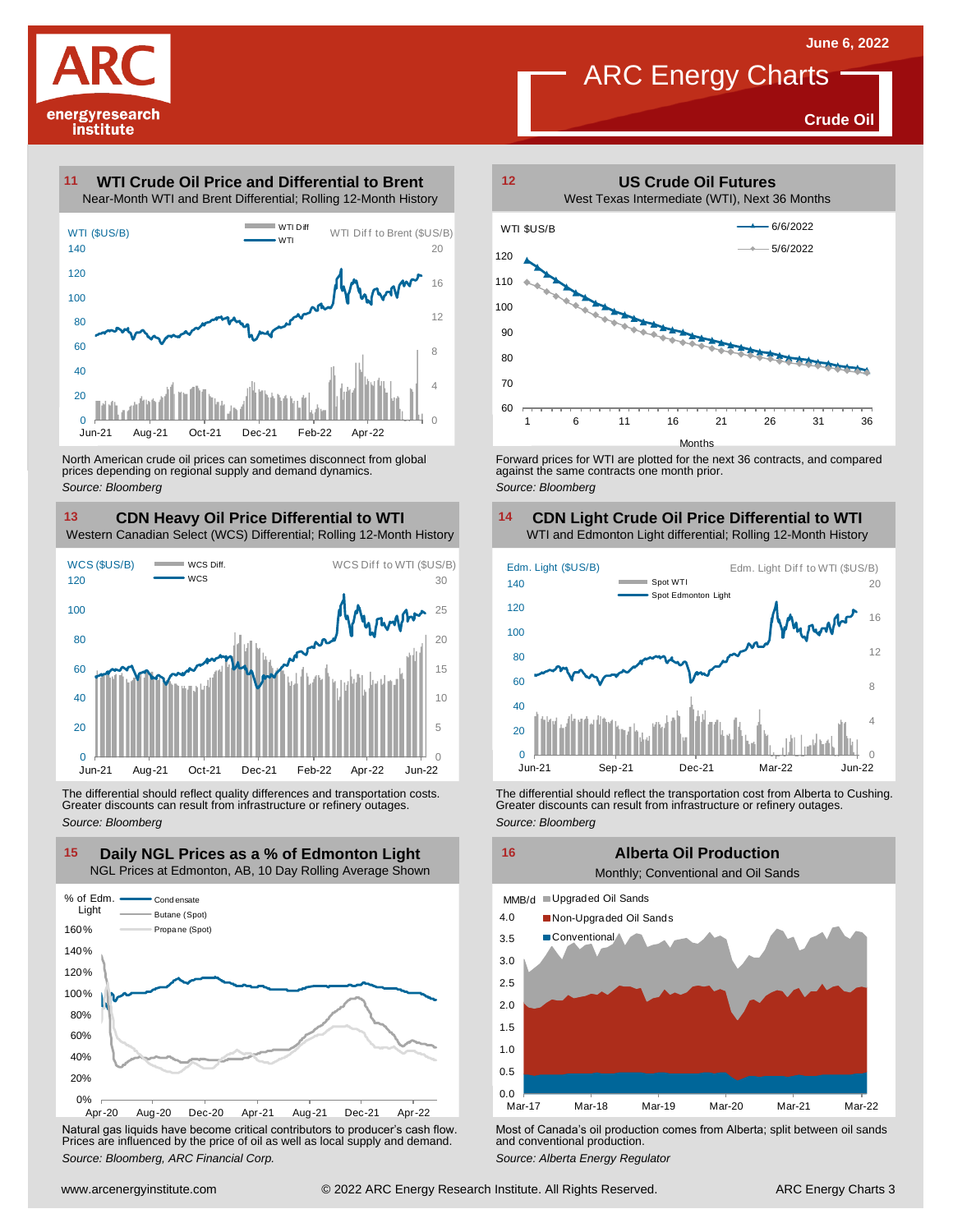**Crude Oil**





US crude oil stock levels can affect crude oil prices. Stock levels for the current year are represented by the blue line. US crude oil stock levels can affect crude oil prices. Stock levels for the Gasoline, diesel and jet fuel consumption represent the majority of oil use in<br>current year are represented by the blue line.<br>Source: U.S. Energy



Weekly production is modelled by the EIA. It is less accurate then monthly reported numbers, but is instructive of up to date changes. Weekly production is modelled by the EIA. It is less accurate then monthly Crude oil imports from Canada are taking market share from overseas<br>
reported numbers, but is instructive of up to date changes.<br>
Source: U.S. Ener



OECD stock levels can affect crude oil prices. *Source: International Energy Agency*



Jan-20 Apr-20 Jul-20 Oct-20 Jan-21 Apr-21 Jul-21 Oct-21 Jan-22 Apr-22





OPEC's production levels relative to its sustainable and spare capacity influences global crude prices. Note: scale has been expanded. *Source: Bloomberg, Russia Ministry of Energy*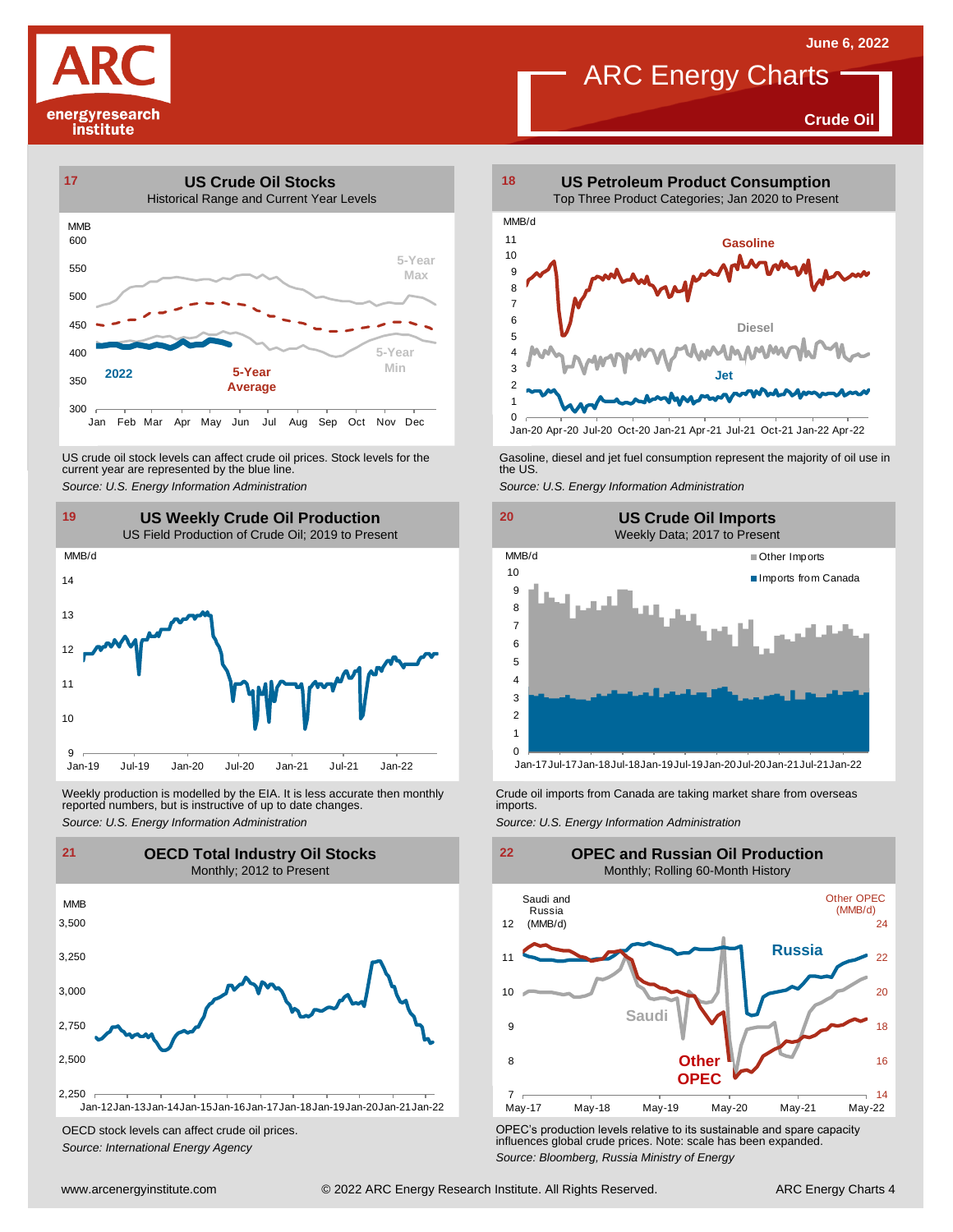**Natural Gas**

## ARC Energy Charts



**23 Near-Month North American Natural Gas Prices 24** Daily Prices; Rolling 12-Month History



Near-month prices at AECO track Henry Hub prices, the exchange rate and<br>the cost of transportation. Local factors can also affect price.<br>Source: Bloomberg<br>**CIObal Natural Gas Prices**<br>Japan/Korea, UK NBP, Henry Hub; 10-Day the cost of transportation. Local factors can also affect price. *Source: Bloomberg*

**25 Global Natural Gas Prices Japan/Korea LNG Henry Hub UK NBP**  $0 \ \overline{\smash)$ Jun 19 5 10 15  $20$ 25 30 35  $40$ 45 50 Oct 19 Feb 20 Jun 20 Oct 20 Feb 21 Jun 21 Oct 21 Feb 22 \$US/MMBtu

International natural gas prices strongly impact the economics of proposed LNG projects.

*Source: Bloomberg*



The ability of gas producers to move gas out of the WCSB to eastern markets Between exports to Mexico and LNG shipments, the US is growing as a<br>and the US is a major factor in local natural gas prices.<br>Source: Bloomberg Va



Forward contract prices are plotted for the next <sup>36</sup> months, and compared against the curve one month prior. *Source: Bloomberg*

**26 CDN Natural Gas Futures**

AECO Hub (Bloomberg Estimate) Next 36 Months



AECO forward prices mimic Henry Hub futures minus a differential.

*Source: Bloomberg*



**US Natural Gas Exports – Excluding Canada**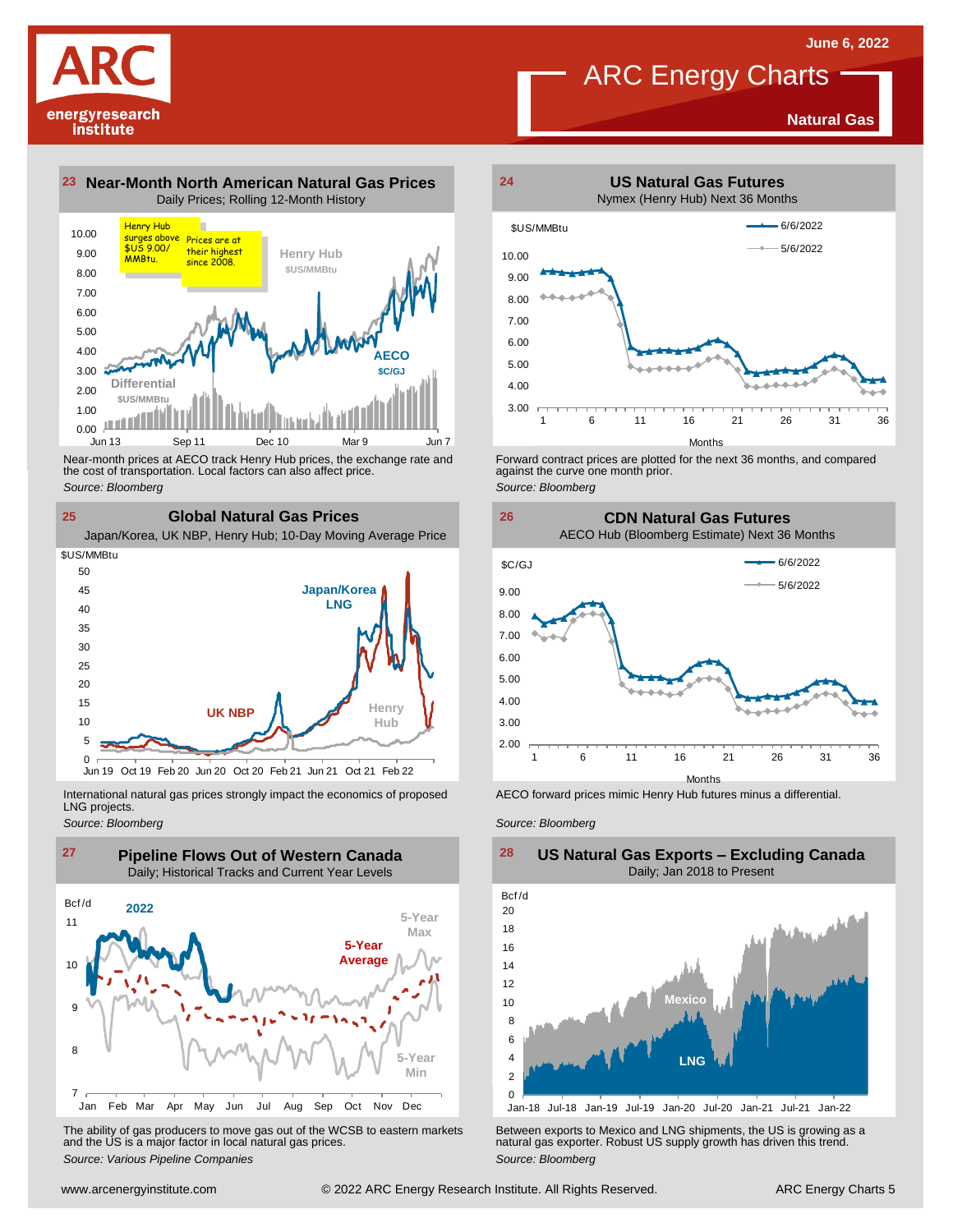



**29 30 Alberta Natural Gas Demand** TransCanada Intra-AB Deliveries; Current Year and Historical Tracks



Alberta natural gas demand has grown steadily in recent years, largely<br>
driven by new oil sands demand and power generation projects.<br>
Source: *Bloomberg*<br>
Source: *Bloomberg*<br>
Daily Western CDN Production<br>
Estimated Using Alberta natural gas demand has grown steadily in recent years, largely **Domestic US demand fluctuates in the summer** and during the winter as driven by new oil sands demand and power generation projects.<br>Ariven by new oil





This includes receipts on the TCPL, Alliance, WestCoast and TransGas pipelines.



WE Canada's natural gas storage level provides a good metric if the country is<br>
Canada's natural gas storage level provides a good metric if the country is<br>
Well stocked. Abnormally high or low storage can affect the basi Canada's natural gas storage level provides <sup>a</sup> good metric if the country is well stocked. Abnormally high or low storage can affect the basis. *Source: Bloomberg*







*Source: Pipelines Pipelines Pipelines Pipelines Pipelines Companies Pipeline Pipelines Pipelines Pipelines Pipelines Companies Pipeline Companies Pipeline Companies Pipeline Companies Pip* 



The EIA reports changes in US natural gas inventories held in underground storage facilities on <sup>a</sup> weekly basis.

*Source: U.S. Energy Information Administration*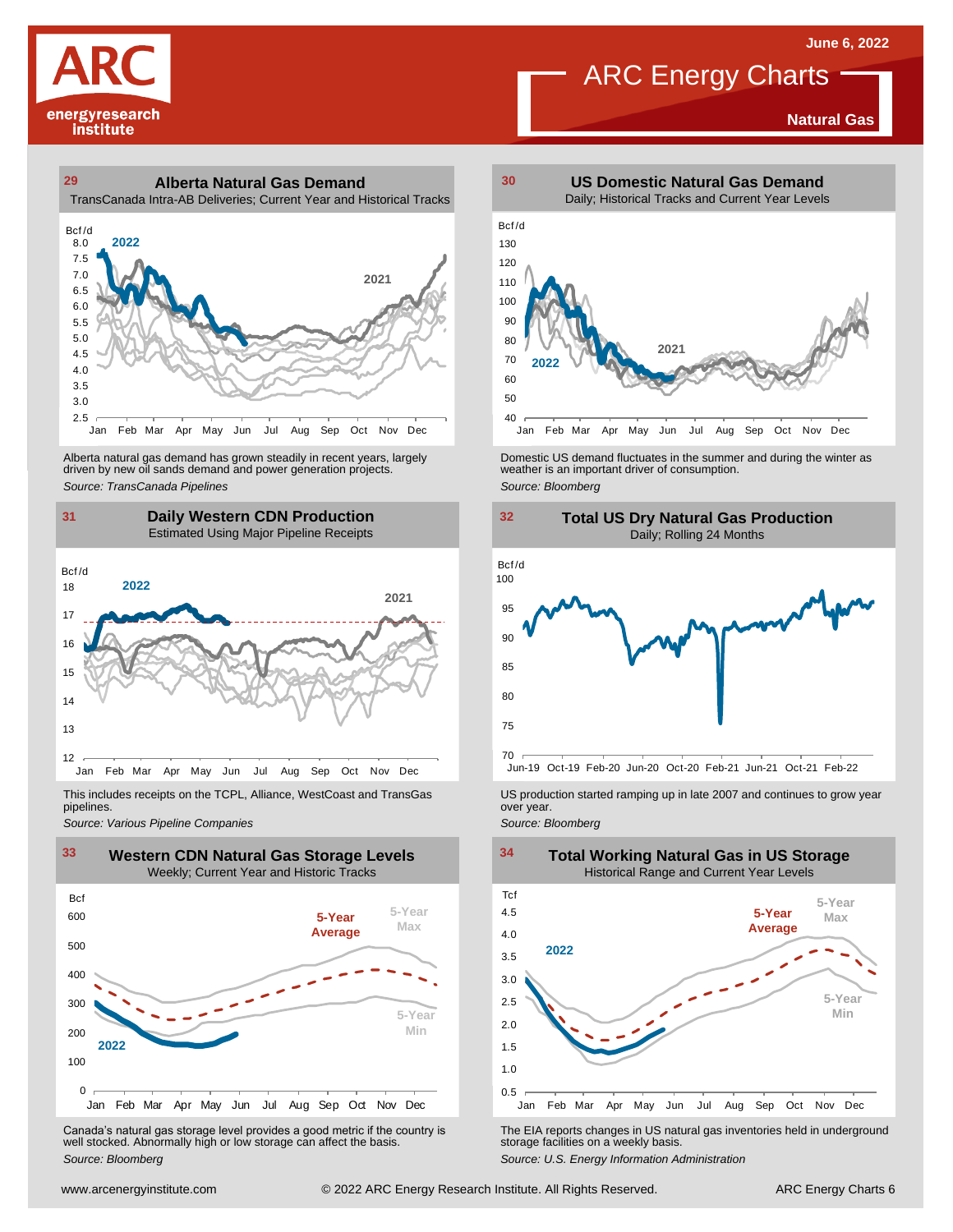**Oilfield Activity**



#### **35 36 Canada: Weekly Gas Drilling Activity**

Baker Hughes Drilling Rig Count; Current Year and Historical Range



Unlike US drilling activity, Canadian rigs are dispatched seasonally. Capital<br>allocation by operators is driven by views of future oil and gas prices. 0<br>Jan Feb Mar<br>Unlike US drilling activi<br>allocation by operators<br>Source: *Baker Hughes* 



Unlike US drilling activity, Canadian rigs are dispatched seasonally. Capital Tracking US oil drilling by major play provides insight into the composition of<br>allocation by operators is driven by views of future oil and gas



Total rig-releases for exploratory and development wells are highlighted in this chart. Rig releases for the current year are shown in red. *Source: Daily Oil Bulletin/JWN* Jan Feb Mar Apr May Jun Jul Aug Sep Oct Nov Dec

**United States: Weekly Gas Drilling Activity** Baker Hughes Gas Rig Counts; 2020 to Present

ARC Energy Charts



Tracking US gas drilling by major play provides insight into the composition of US gas supply and growth trends.

*Source: Baker Hughes*



Tracking US oil drilling by major play provides insight into the composition of US oil supply and growth trends. *Source: Baker Hughes*

**United States: Monthly Wells Drilled**

 $\Omega$ 200 400 600 800 1000 1200 1400 1600 Wells Drilled  $2019 = 2020 = 2021 = 2022$ 

Total wells drilled in US Drilling Productivity Report regions are shown. These are the most active onshore US plays. *Source: EIA* Jan Feb Mar Apr May Jun Jul Aug Sep Oct Nov Dec